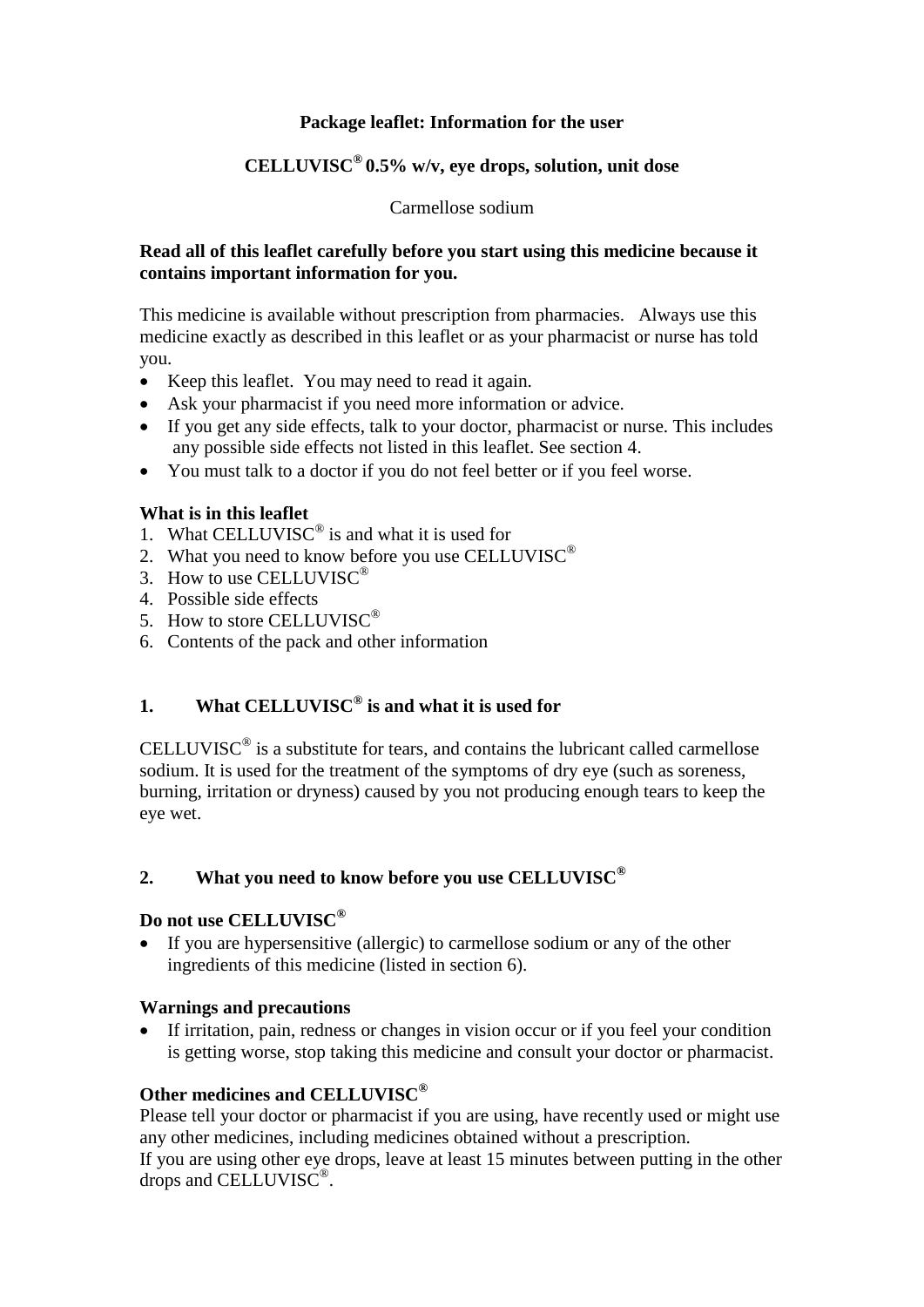#### **Pregnancy and breast-feeding**

You can use CELLUVISC<sup>®</sup> if you are pregnant and when you are breast-feeding.

#### **Driving and using machines**

CELLUVISC<sup>®</sup> may cause temporary blurring of vision. If you do experience temporary blurring, do not drive or use machines until your sight is clear.

Read all the information in this leaflet before using CELLUVISC®. If you are unsure about anything, discuss it with your doctor, nurse or pharmacist.

## **3. How to use CELLUVISC®**

Always use this medicine exactly as described in this leaflet or as your doctor, pharmacist or nurse has told you. Check with your doctor, pharmacist or nurse if you are not sure.

The recommended dose is 1-2 drops of CELLUVISC<sup>®</sup> in the affected eye/each affected eye, 4 times a day or as often as needed.

You do not need to remove contact lenses before using CELLUVISC®.

Make sure that the single-dose container is intact before use. The solution should be used immediately after opening. To avoid contamination or possible eye injury, do not let the open-end of the single-dose container touch your eye or anything else. Wash your hands before use.



- 1. Tear one single-dose container from the strip.
- 2. Hold the single-dose container upright (with the top uppermost) and twist off the top.
- 3. Gently pull down the lower eyelid to form a pocket. Turn the single-dose container upside down and squeeze it to release one drop into each eye. Blink your eyes a few times.

Do not re-use the single-dose container even if there is some solution left. It is most important that you throw it away and do not keep it.

# **If you use more CELLUVISC® than you should**

It will not cause you any harm. If you are worried, talk to your doctor or pharmacist.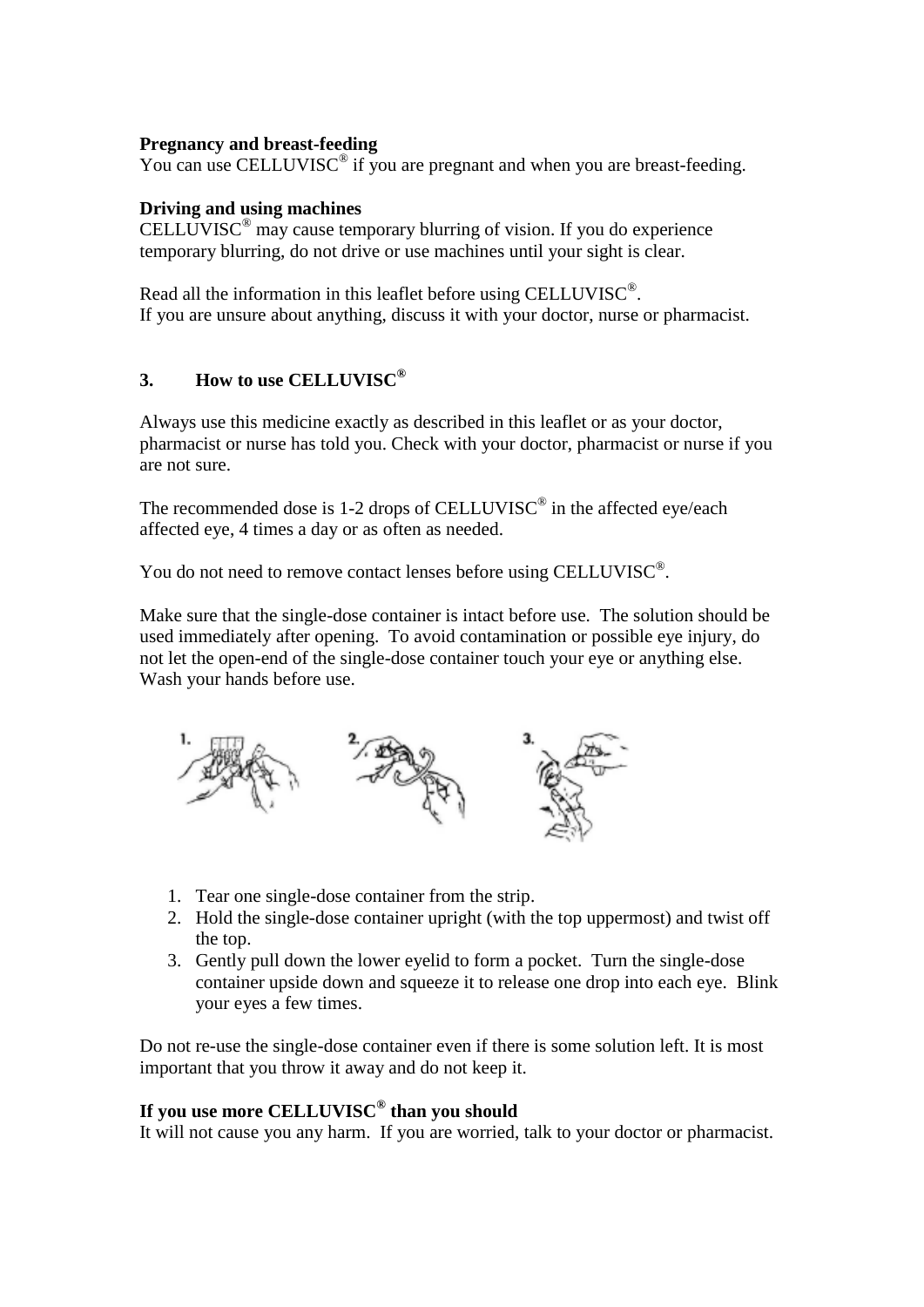# **If you forget to use CELLUVISC®**

Use a single drop in each eye that needs treatment as soon as you remember, and then go back to your regular routine. Do not use a large number of drops to make up for forgetting to put drops in your eye or eyes earlier.

If you have any further questions on the use of this medicine, ask your doctor, pharmacist or nurse.

# **4. Possible side effects**

Like all medicines, this medicine can cause side effects, although not everybody gets them.

The side effects are classified into the following categories, depending on how often they occur:

| Very common | may affect more than 1 in 10 people                   |
|-------------|-------------------------------------------------------|
| Common      | may affect up to 1 in 10 people                       |
| Uncommon    | may affect up to 1 in 100 people                      |
| Rare        | may affect up to 1 in $1,000$ people                  |
| Very rare   | may affect up to 1 in 10,000 people                   |
| Not known   | frequency cannot be estimated from the available data |

The following side effects may be seen with CELLUVISC<sup>®</sup>:

| Common    | Eye irritation (including burning and discomfort), eye pain, itchy<br>eyes, visual disturbance.                                                                                                            |
|-----------|------------------------------------------------------------------------------------------------------------------------------------------------------------------------------------------------------------|
| Not known | Allergic reactions (including eye allergy), blurred vision, sticky eye,<br>watery eye, redness of the eye, eye injury to the surface of the eye<br>due to the tip of the vial touching the eye during use. |

## **Reporting of side effects**

If you get any side effects, talk to your doctor, pharmacist or nurse. This includes any possible side effects not listed in this leaflet. You can also report side effects directly via:

UK

Yellow Card Scheme Website: [www.mhra.gov.uk/yellowcard](http://www.mhra.gov.uk/yellowcard)

Ireland HPRA Pharmacovigilance Earlsfort Terrace IRL - Dublin 2 Tel: +353 1 6764971 Fax: +353 1 6762517 Website: [www.hpra.ie](http://www.hpra.ie/) e-mail: [medsafety@hpra.ie](mailto:medsafety@hpra.ie)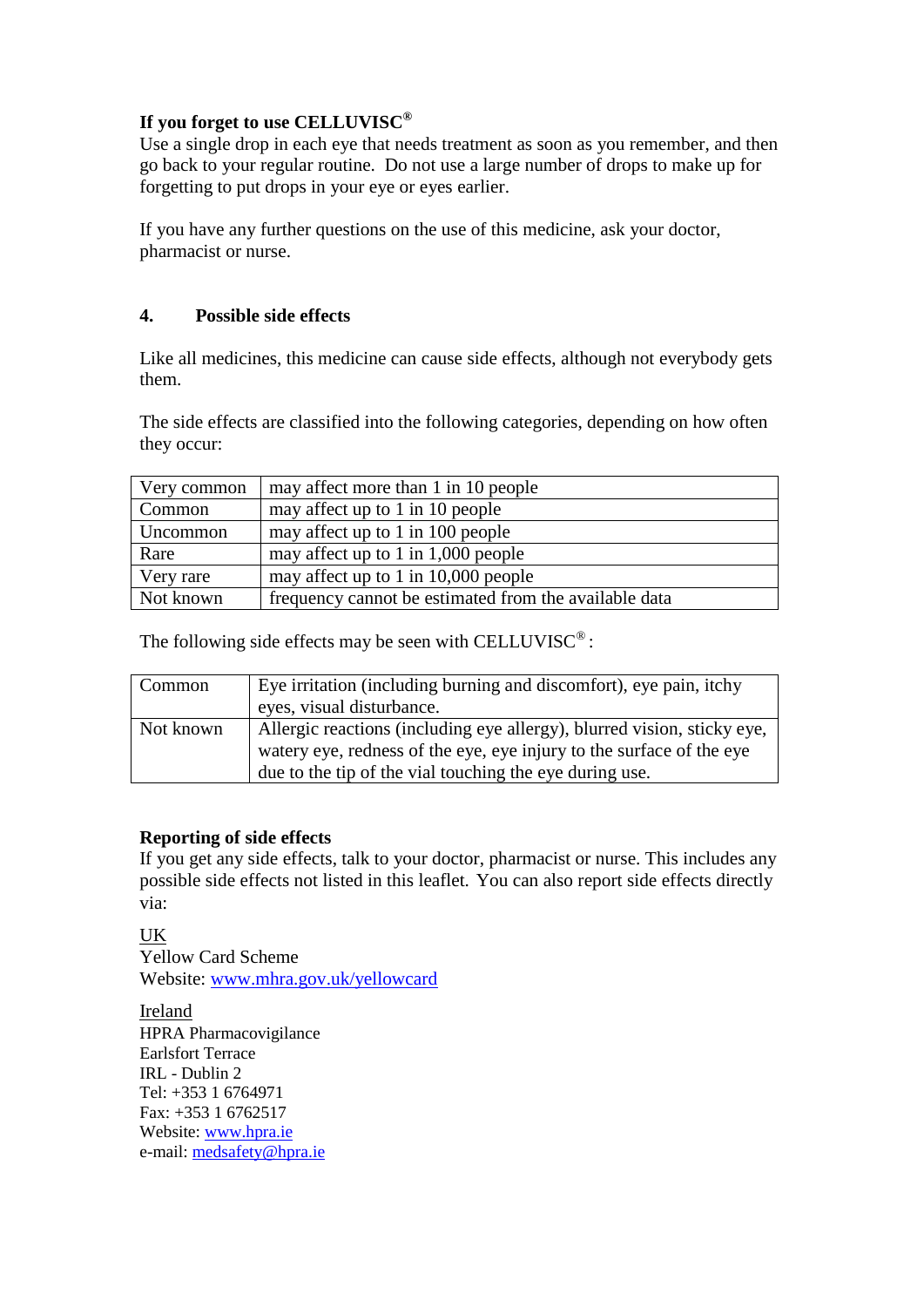By reporting side effects you can help provide more information on the safety of this medicine.

# **5. How to store CELLUVISC®**

Keep this medicine out of the sight and reach of children.

Do not store above  $25^{\circ}$ C.

Do not use this medicine after the expiry date (use by date) which is stated on the single-dose container tab and the carton after EXP:. The expiry date refers to the last day of that month.

Do not use if CELLUVISC<sup>®</sup> packaging shows evidence of tampering. Do not use if solution changes colour or becomes cloudy. Used CELLUVISC<sup>®</sup> eye drop containers can be disposed of as household waste. Any unused containers can be returned to the pharmacist or he can tell you how to dispose of them safely (in order to protect the environment).

# **6. Contents of the pack and other information**

# **What CELLUVISC® contains**

- The active ingredient is carmellose sodium 5 mg/ml.
- The other ingredients are sodium chloride, sodium lactate, potassium chloride, calcium chloride dihydrate, magnesium chloride hexahydrate and purified water. Small amounts of sodium hydroxide or hydrochloric acid may be added to bring the solution to the correct pH (a measure of the acidity or alkalinity of the solution).

The ingredients and the amount used in CELLUVISC<sup>®</sup> were chosen to match what appears in tears produced naturally by the eye.

# **What CELLUVISC® looks like and contents of the pack**

CELLUVISC<sup>®</sup> is a clear, colourless to pale yellow eye drops solution in a small seethrough (bubble-like) casing (known as a 'single-dose container'). The single-dose container has a twist-off top. Each single-dose container contains 0.4 ml of eye drops solution.

Each pack contains 5, 30 or 90 single-dose containers. Not all pack sizes may be marketed.

## **Marketing Authorisation Holder and Manufacturer**

Allergan Pharmaceuticals Ireland Castlebar Road Westport County Mayo Ireland